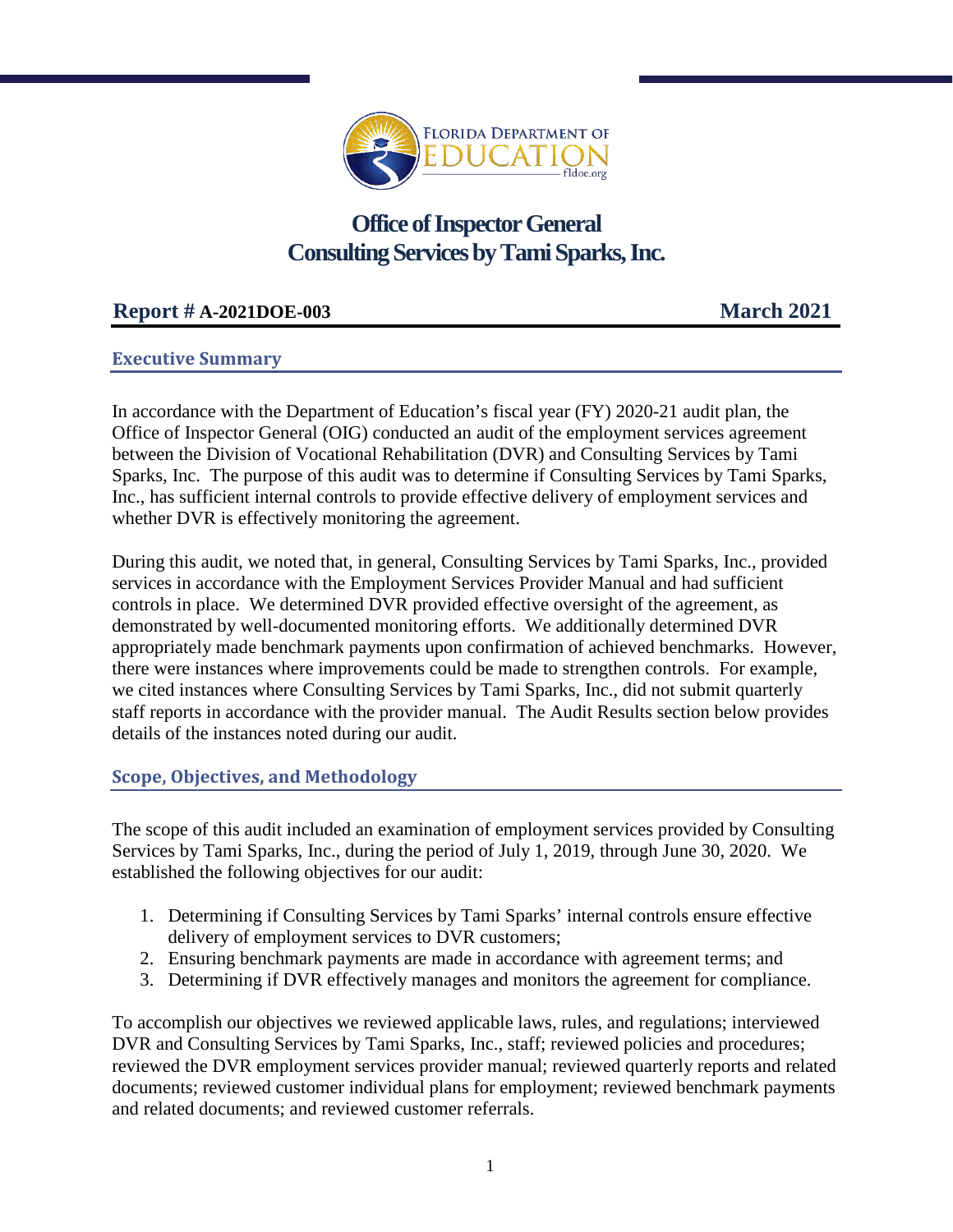# **Background**

The Division of Vocational Rehabilitation (DVR) is a federal-state program committed to helping people who have physical or mental disabilities find and maintain meaningful employment and enhance their independence. DVR accomplishes this by providing employment support and job placement assistance to eligible individuals with disabilities. DVR utilizes vendors for people with disabilities who require specific services to help them prepare for, gain, and retain employment.

DVR and Consulting Services by Tami Sparks, Inc., entered into an agreement on January 25, 2018, to provide employment services to eligible DVR customers in accordance with the DVR Employment Services Provider Manual. The manual defines employment services as services provided to a DVR customer to assist them in achieving a positive employment outcome. Services may include pre-placement training, employment services, supported employment services, or on-the-job training services. DVR pays Consulting Services by Tami Sparks, Inc., a fixed rate for accomplishing benchmarks, as defined in the provider manual.

# **Audit Results**

Finding 1: Consulting Services by Tami Sparks did not submit the quarterly staff reports in accordance with the provider manual.

The Vendor Registration Requirements of the Provider Manual states, "The Provider must submit a list of all staff currently engaged in the provision of VR services to the Provider Manager no later than thirty (30) days after the end of each quarter. For purposes of this Contract, quarters are defined as:

- $1<sup>st</sup>$  Quarter: July  $1<sup>st</sup>$  September  $30<sup>th</sup>$
- $\blacksquare$  2<sup>nd</sup> Quarter: October 1<sup>st</sup> December 31st
- $\blacksquare$  3<sup>rd</sup> Quarter: January 1<sup>st</sup> March 31<sup>st</sup>
- $\blacksquare$  4<sup>th</sup> Quarter: April 1<sup>st</sup> June 30<sup>th</sup>

We requested the four quarterly staff reports required in fiscal year (FY) 2019-20. DVR provided staff reports for the first and second quarter. The two quarterly reports identified four employees of Consulting Services by Tami Sparks, Inc., during the scope of July 1, 2019, through June 30, 2020. We determined Consulting Services by Tami Sparks, Inc., submitted the staff report for the first quarter timely and submitted the second quarter report thirty-nine (39) days after the due date. Consulting Services by Tami Sparks, Inc., did not submit the third and fourth quarter reports to DVR during the contract year. The reports were submitted January 21, 2021.

Per Consulting Services by Tami Sparks, Inc., the delay in the submittal of the second quarter report was due to an error in the email address, and the undeliverable email notice went to their SPAM folder. The undelivered email was not identified until a later date. In addition, the submittal of the third and fourth quarter reports was overlooked, as Consulting Services by Tami Sparks, Inc., had to reduce staff down to the president and a part-time administrative assistant due to a slowdown in the industry caused by the Covid-19 pandemic. Delayed or absent